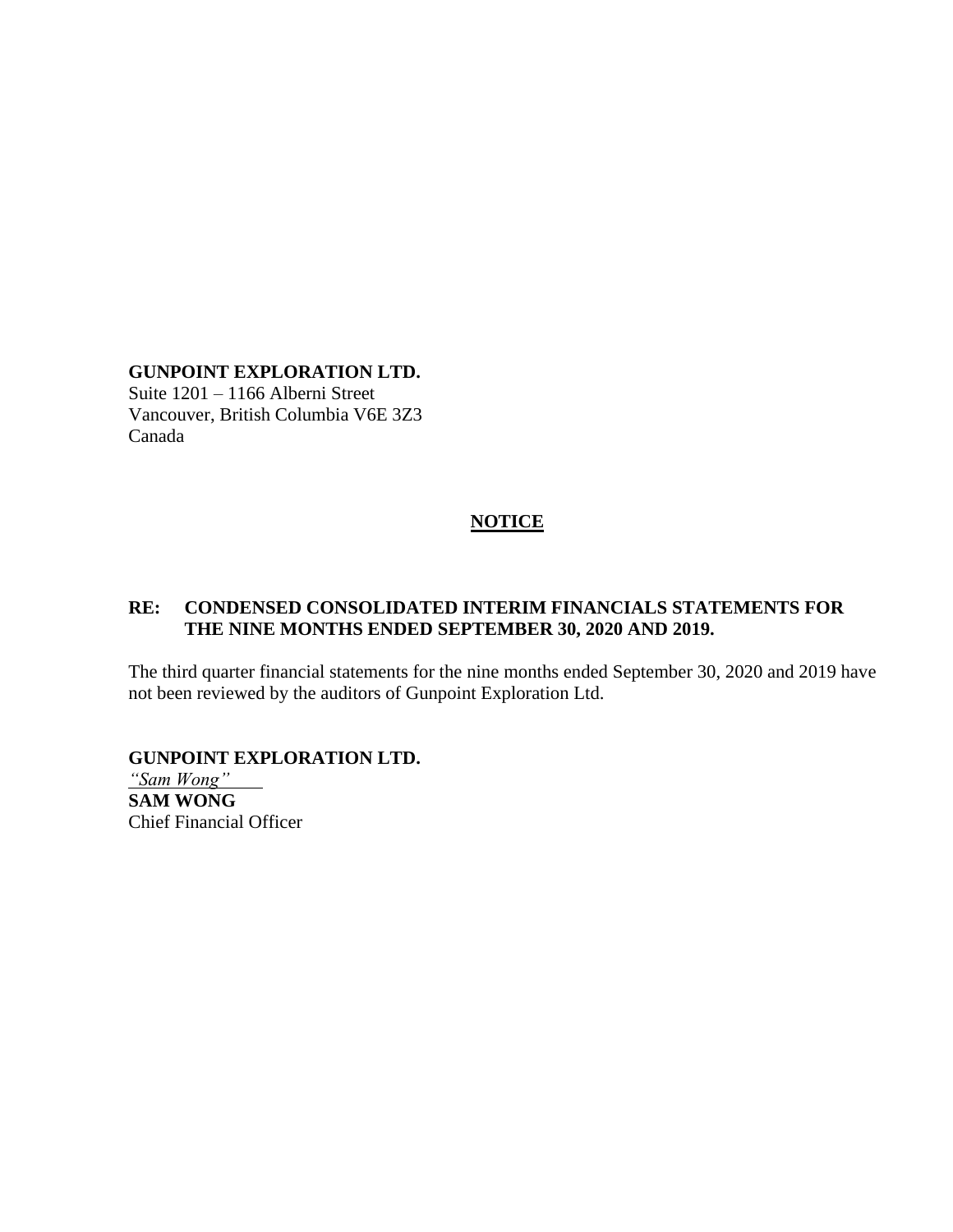

Condensed Consolidated Interim Financial Statements For the Three and Nine months ended September 30, 2020 and 2019 (unaudited)

(expressed in thousands of Canadian dollars, except where indicated)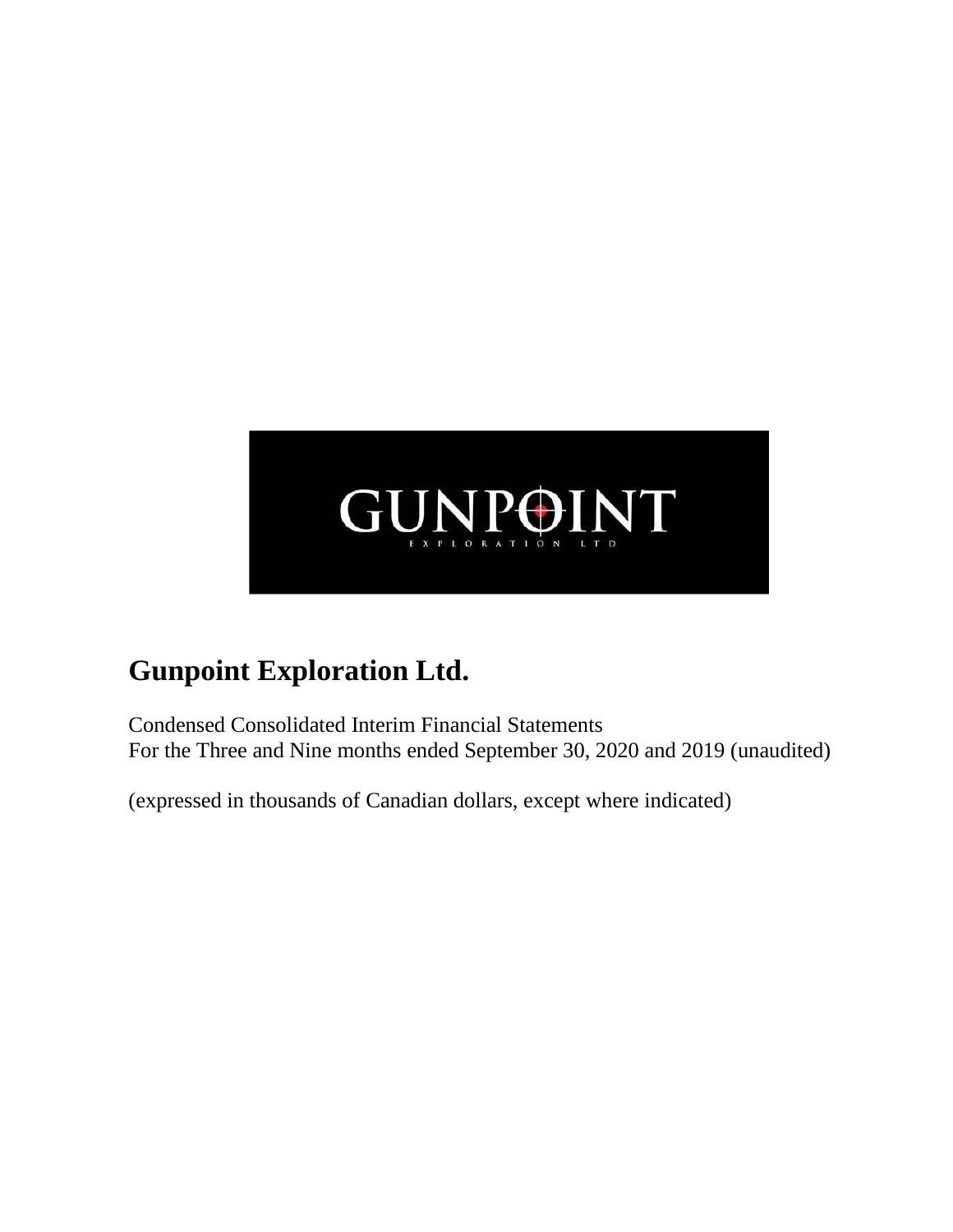### Condensed Consolidated Interim Statements of Financial Position

(unaudited - amount expressed in thousands of Canadian dollars, except where indicated)

|                                            | <b>Note</b>    | As at<br>September 30, 2020 | As at<br><b>December 31, 2019</b> |
|--------------------------------------------|----------------|-----------------------------|-----------------------------------|
| <b>Assets</b>                              |                |                             |                                   |
| <b>Current assets</b>                      |                |                             |                                   |
| Cash                                       | $\overline{4}$ | 431.5                       | 653.5<br>\$                       |
| Amounts receivable and prepaid expenses    |                | 6.3                         | 6.5                               |
|                                            |                | 437.8                       | 660.0                             |
| Long-term investment                       | 4,5            | 1,588.4                     | 442.2                             |
| Investment in mineral properties           | 6              | 5,441.4                     | 5,176.8                           |
| Reclamation deposits                       |                | 233.7                       | 227.8                             |
| Total assets                               |                | 7,701.3                     | 6,506.8<br>S                      |
| <b>Liabilities</b>                         |                |                             |                                   |
| <b>Current liabilities</b>                 |                |                             |                                   |
| Accounts payable and accrued liabilities   | 4,7            | 317.3                       | 288.8<br>S                        |
| Promissory note                            | $\tau$         | 700.0                       | 700.0                             |
|                                            |                | 1,017.3                     | 988.8                             |
| Due to related party                       | 4,10           | 1,038.1                     | 1,035.1                           |
| Decommissioning obligation                 |                | 221.4                       | 215.6                             |
| <b>Total liabilities</b>                   |                | 2,276.8                     | 2,239.5                           |
| Shareholders' equity                       |                |                             |                                   |
| Share capital                              | 8              | 9,637.4                     | 9,637.4                           |
| <b>Reserves</b>                            |                | 43,347.8                    | 43,316.5                          |
| Deficit                                    |                | (47, 560.7)                 | (48, 686.6)                       |
| Total shareholders' equity                 |                | 5,424.5                     | 4,267.3                           |
| Total liabilities and shareholders' equity |                | 7,701.3                     | 6,506.8<br>S                      |

*Nature of operations and going concern (note 1) Subsequent event (note 12)*

### **Approved by the Board of Directors**

| Randy Reifel"<br>סיי | Director | Gerald L. Sneddon" | Director |
|----------------------|----------|--------------------|----------|
|                      |          |                    |          |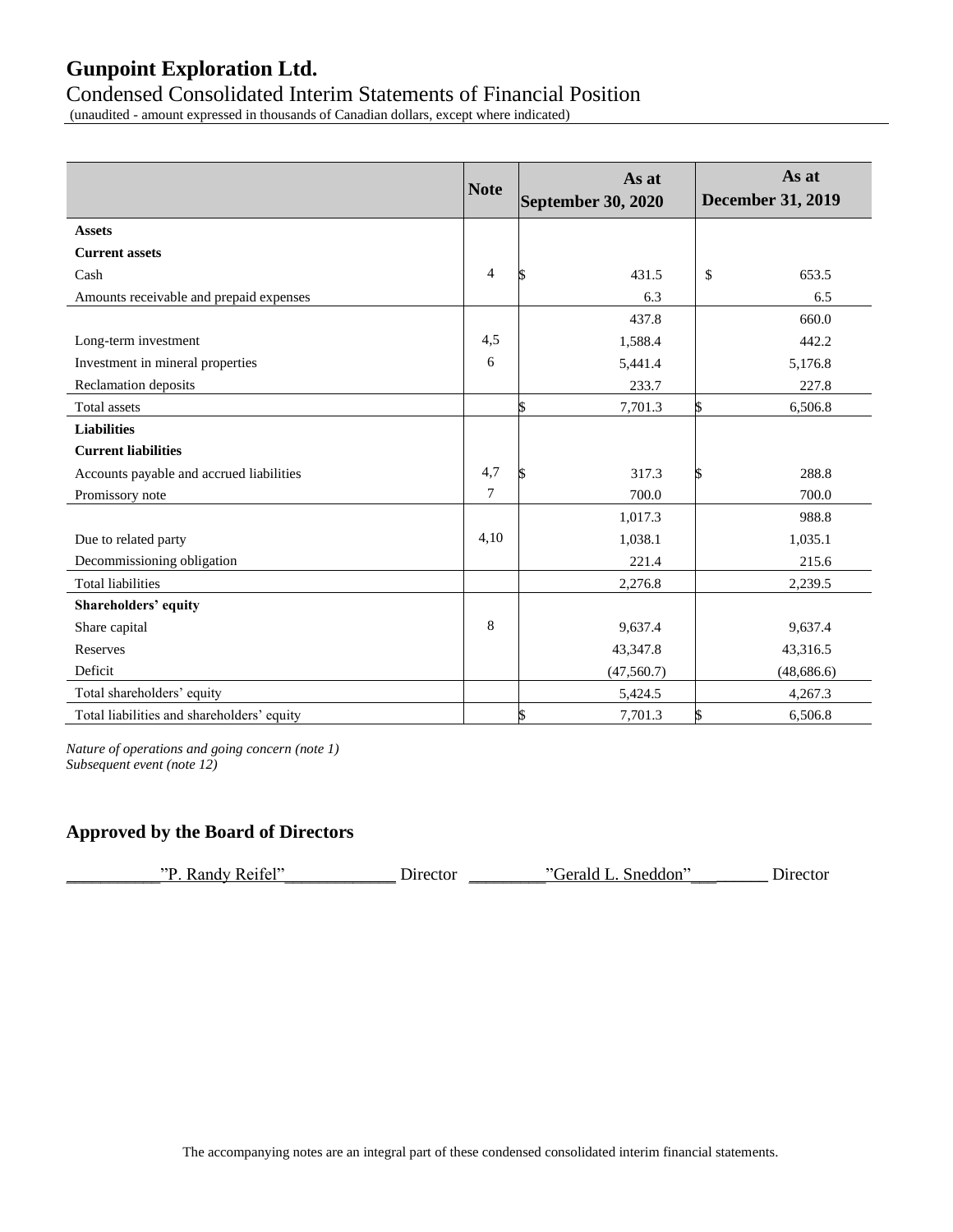### Condensed Consolidated Interim Statements of Loss and Comprehensive Loss

(unaudited - amount expressed in thousands of Canadian dollars, except where indicated)

|                                                   |             |                       | <b>Three Months Ended</b> |                       | <b>Nine Months Ended</b> |  |  |
|---------------------------------------------------|-------------|-----------------------|---------------------------|-----------------------|--------------------------|--|--|
|                                                   | <b>Note</b> | September 30,<br>2020 | September 30,<br>2019     | September 30,<br>2020 | September 30,<br>2019    |  |  |
| <b>Operating expenses</b>                         |             |                       |                           |                       |                          |  |  |
| Exploration                                       |             | \$<br>(0.1)           | $\sqrt{3}$<br>(1.7)       | $\sqrt{S}$<br>(1.1)   | (4.0)<br>S               |  |  |
| General and administrative                        |             | (18.2)                | (17.0)                    | (60.3)                | (60.4)                   |  |  |
| Professional fees                                 |             | (6.3)                 | (13.0)                    | (39.0)                | (40.9)                   |  |  |
| Share-based compensation                          | 9           | (7.6)                 | (14.2)                    | (31.3)                | (59.1)                   |  |  |
|                                                   |             | (32.2)                | (45.9)                    | (131.7)               | (164.4)                  |  |  |
| Other income (expenses), net                      |             |                       |                           |                       |                          |  |  |
| Finance cost (net)                                |             | (9.2)                 | (9.0)                     | (27.4)                | (27.1)                   |  |  |
| Foreign exchange gain (loss)                      |             | (14.0)                | 12.2                      | 9.0                   | (14.9)                   |  |  |
| Other income (expenses)                           | 6           |                       | 4.6                       | 185.8                 | 145.4                    |  |  |
| Unrealized gain (loss) on investment              | 5           | 860.8                 | 22.1                      | 1,090.2               | (89.5)                   |  |  |
| Total other income (expenses)                     |             | 837.6                 | 29.9                      | 1,257.6               | 13.9                     |  |  |
| Net income (loss) and comprehensive income (loss) |             | 805.4                 | (16.0)                    | 1,125.9               | (150.5)                  |  |  |
|                                                   |             |                       |                           |                       |                          |  |  |
| Earnings (loss) per share                         |             |                       |                           |                       |                          |  |  |
| Basic and diluted                                 |             | 0.02                  | (0.00)                    | 0.03                  | (0.00)                   |  |  |
| Weighted average shares outstanding               |             |                       |                           |                       |                          |  |  |
| <b>Basic</b>                                      |             | 43,501,600            | 43,501,600                | 43,501,600            | 43,501,600               |  |  |
| Diluted                                           |             | 44,532,850            | 43,501,600                | 44,532,850            | 43,501,600               |  |  |
| <b>Total shares issued and outstanding</b>        |             | 43,501,600            | 43,501,600                | 43,501,600            | 43,501,600               |  |  |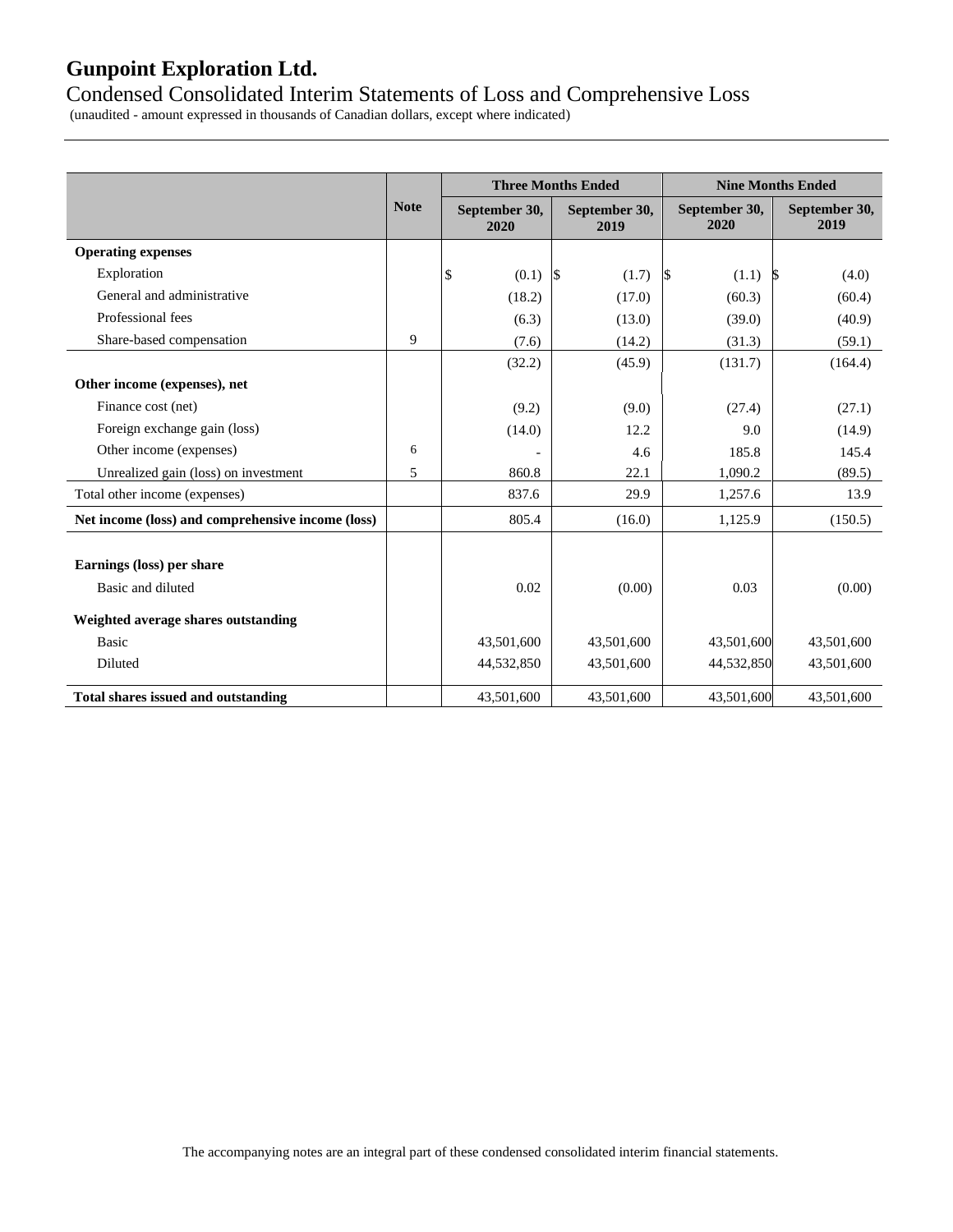# Condensed Consolidated Statement of Changes in Shareholders' Equity

(unaudited - amount expressed in thousands of Canadian dollars, except where indicated)

|                                      | <b>Notes</b> | <b>Shares</b>            | <b>Share</b><br>capital | <b>Additional</b><br>paid-in capital | Warrant<br>reserves      | <b>Share-based</b><br><i>payments</i><br>reserves | Convertible<br>debentures<br>reserves | Investment<br>revaluation<br>reserves | <b>Deficit</b>   | <b>Total equity</b> |
|--------------------------------------|--------------|--------------------------|-------------------------|--------------------------------------|--------------------------|---------------------------------------------------|---------------------------------------|---------------------------------------|------------------|---------------------|
| <b>Balance at December 31, 2019</b>  |              | 43,501,600               | \$9,637.4               | 41,509.9                             | 43.0                     | 1,698.5                                           | 65.1                                  | $\overline{\phantom{a}}$              | $(48,686.6)$ \$  | 4,267.3             |
| Net income for the period            |              | ٠                        | ٠                       |                                      | ۰                        | ٠                                                 | ۰                                     | $\overline{\phantom{a}}$              | 1,125.9          | 1,125.9             |
| Share-based compensation charges     | 9            | $\overline{\phantom{a}}$ |                         | $\overline{\phantom{a}}$             |                          | 31.3                                              | ۰                                     |                                       |                  | 31.3                |
| <b>Balance at September 30, 2020</b> |              | 43,501,600               | \$9,637.4               | 41,509.9                             | 43.0                     | 1,729.8                                           | 65.1                                  | ۰.                                    | $(47,560.7)$ \$  | 5,424.5             |
|                                      |              |                          |                         |                                      |                          |                                                   |                                       |                                       |                  |                     |
| <b>Balance at December 31, 2018</b>  |              | 43,501,600               | \$9,637.4               | 41,509.9<br>\$                       | 43.0                     | 1,625.2                                           | 65.1                                  | $\overline{\phantom{a}}$              | $(48, 411.5)$ \$ | 4,469.1             |
| Net loss for the period              |              | ۰                        | ٠                       | $\overline{\phantom{a}}$             | $\overline{\phantom{a}}$ | $\overline{\phantom{a}}$                          | ۰                                     | $\overline{\phantom{a}}$              | (150.5)          | (150.5)             |
| Share-based compensation charges     |              | ٠                        | ٠                       | $\overline{\phantom{a}}$             |                          | 59.1                                              | -                                     | $\overline{\phantom{a}}$              |                  | 59.1                |
| <b>Balance at September 30, 2019</b> |              | 43,501,600               | \$9,637.4               | 41,509.9                             | 43.0                     | 1,684.3                                           | 65.1                                  | $\sim$                                | $(48,562.0)$ \$  | 4,377.7             |

The accompanying notes are an integral part of these condensed consolidated interim financial statements.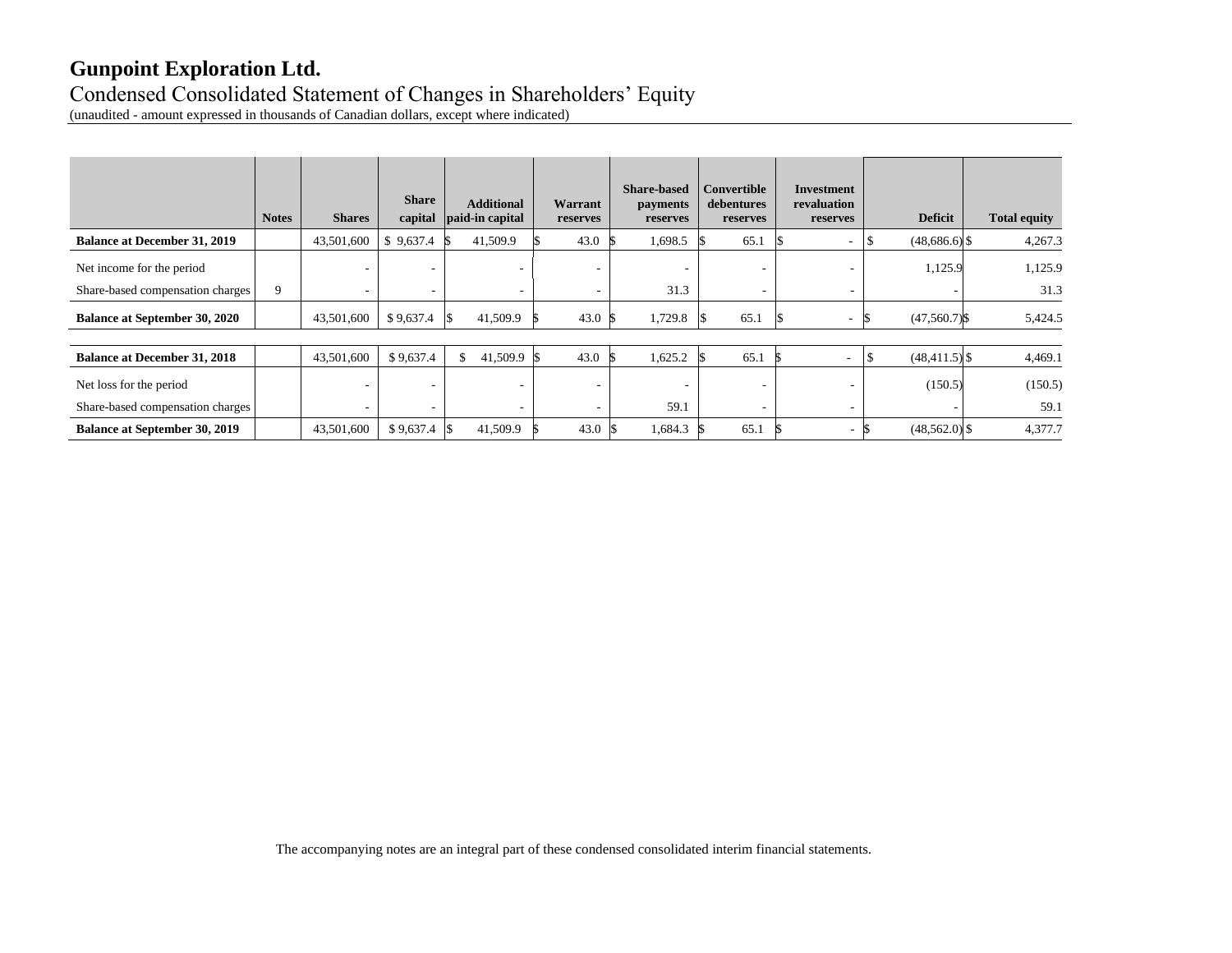### Condensed Consolidated Interim Statement of Cash Flows

(unaudited - amounts express in thousands of Canadian dollars, except where indicated)

|                                                 |             |                       | <b>Three Months Ended</b> |                       | <b>Nine Months Ended</b> |
|-------------------------------------------------|-------------|-----------------------|---------------------------|-----------------------|--------------------------|
|                                                 | <b>Note</b> | September 30,<br>2020 | September 30,<br>2019     | September 30,<br>2020 | September 30,<br>2019    |
| Cash used in operating activities               |             |                       |                           |                       |                          |
| Net income (loss)                               |             | 805.4\$<br>l\$        | $(16.0)$ \$               | $1,125.9$ \$          | (150.5)                  |
| Items not affecting cash                        |             |                       |                           |                       |                          |
| Unrealized foreign exchange loss (gain)         |             | 14.0                  | (12.2)                    | (9.0)                 | 14.9                     |
| Share-based compensation                        | 9           | 7.6                   | 14.2                      | 31.3                  | 59.1                     |
| Unrealized losses (gain) from investment        |             | (860.8)               | (22.1)                    | (1,090.2)             | 89.5                     |
| Other                                           | 6           |                       |                           | (56.0)                | (48.0)                   |
|                                                 |             | (33.8)                | (36.1)                    | 2.0                   | (35.0)                   |
| Change in non-cash operating working capital    |             |                       |                           |                       |                          |
| Amounts accounts receivable and prepaid expense |             | 2.3                   | 2.4                       | 0.2                   | 1.0                      |
| Accounts payable and accruals                   |             | 7.6                   | 8.5                       | 28.6                  | 24.4                     |
|                                                 |             | (23.9)                | (25.2)                    | 30.8                  | (9.6)                    |
| Cash flows provided by (used in) investing      |             |                       |                           |                       |                          |
| Mineral property expenditures                   |             | (204.7)               | (213.3)                   | (264.6)               | (249.6)                  |
|                                                 |             | (204.7)               | (213.3)                   | (264.6)               | (249.6)                  |
| Foreign exchange impact on cash                 |             | (17.4)                | 8.5                       | 11.8                  | (35.6)                   |
| Increase (decrease) in cash                     |             | (228.6)               | (238.5)                   | (233.8)               | (259.2)                  |
| Cash-beginning of period                        |             | 677.5                 | 1,007.5                   | 653.5                 | 1,072.3                  |
| Cash-end of period                              |             | 431.5                 | 777.5                     | 431.5                 | 777.5                    |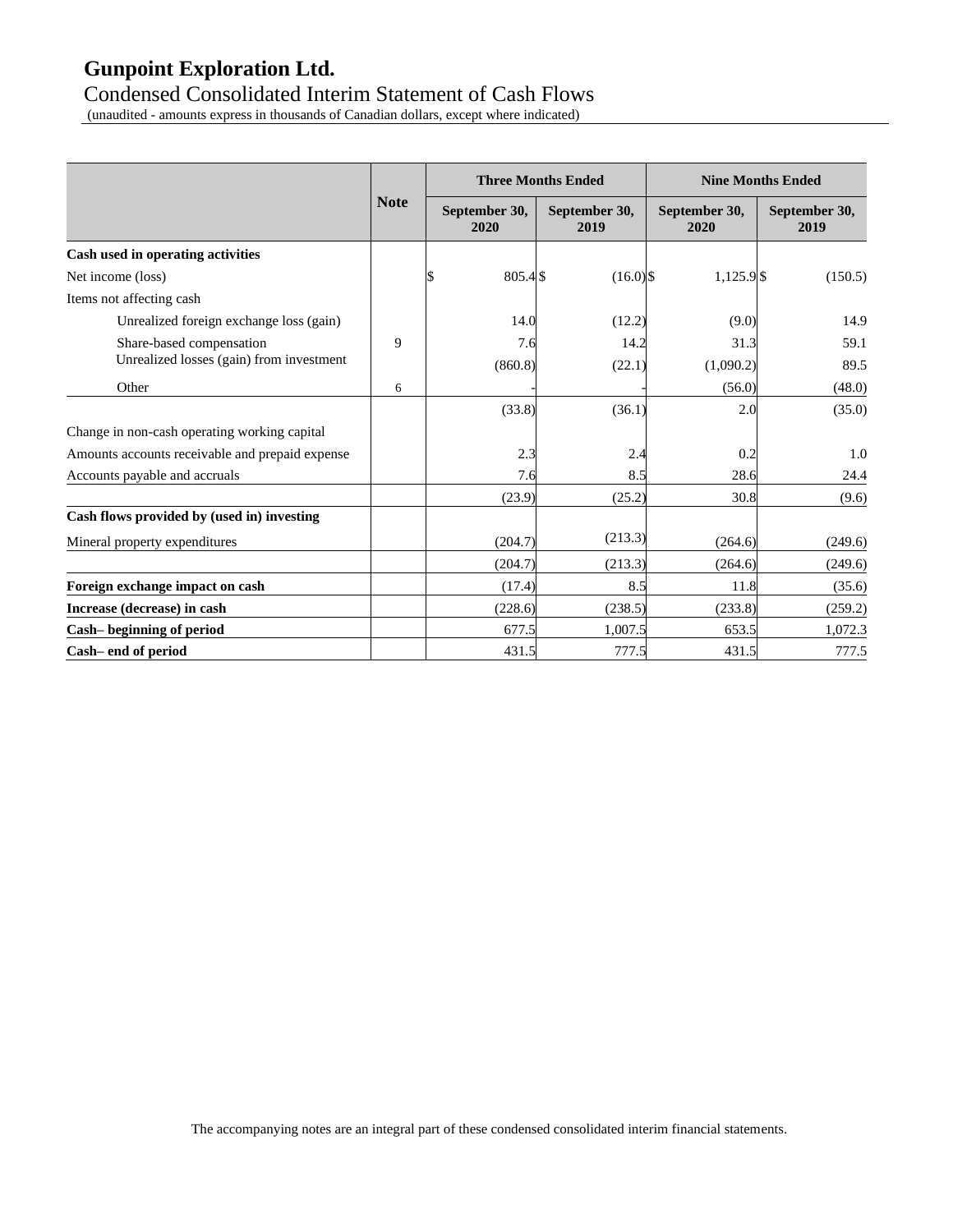## **1 Nature of operations and going concern**

Gunpoint Exploration Ltd. (the "Company") was incorporated under the laws of British Columbia on October 27, 1989. The Company is focused on the acquisition and exploration of precious metals located in the United States, Mexico and Guatemala.

The Company is domiciled in Vancouver, Canada and its common shares are listed on the TSX Venture Exchange under the trading symbol "GUN:TSXV". The Company is controlled by Chesapeake Gold Corp. ("Chesapeake") which owns 74% of the Company. The Company's registered office is at Suite 1201 – 1166 Alberni Street, Vancouver BC, V6C 3A6, Canada.

These consolidated financial statements have been prepared on the basis that the Company is a going concern, which assumes that the Company will be able to realize its assets and discharge its liabilities in the normal course of business. The Company had a consolidated net income of \$1,125.9 for the nine months period ended September 30, 2020 (September 30, 2019 loss - \$150.5), and an accumulated deficit of \$47,560.7 as at September 30, 2020 (December 31, 2019 - \$48,686.6). The Company has a working capital of \$579.5 deficiency as at September 30, 2020 (December 31, 2019 deficiency - \$328.8). To date, the Company has not generated operating revenue from its mineral properties. The ability of the Company to continue as a going concern is dependent upon obtaining additional equity and/or debt financing for the exploration and development of its mineral properties. These conditions indicate the existence of material uncertainties that may cast substantial doubt about the Company's ability to continue as a going concern.

The Company is currently holding its mineral properties on care and maintenance until additional financing can be raised from joint venture partners, divestures and investors.

In March 2020 the World Health Organization declared coronavirus COVID-19 a global pandemic. This contagious disease outbreak, which has continued to spread, and any related adverse public health developments, has adversely affected workforces, economies, and financial markets globally, potentially leading to an economic downturn. It is not possible for the Company to predict the duration or magnitude of the adverse results of the outbreak and its effects on the Company's business or results of operations at this time.

These consolidated financial statements do not include any adjustments to the recoverability and reclassification of recorded asset amounts and classification of liabilities that might be necessary should the Company be unable to continue as a going concern and these adjustments could be material.

### **2 Basis of presentation**

These unaudited condensed consolidated interim financial statements have been prepared in accordance with IAS 34 – Interim Financial Reporting as issued by the International Accounting Standards Board ("IASB"). Accordingly, certain disclosures included in annual financial statements prepared in accordance with International Financial Reporting Standards ("IFRS") as issued by the IASB have been condensed or omitted and these unaudited condensed interim consolidated financial statements should be read in conjunction with the Company's audited consolidated financial statements for the year ended December 31, 2019.

The Company's management makes judgments in its process of applying the Company's accounting policies in the preparation of its unaudited interim condensed consolidated financial statements. In addition, the preparation of the financial data requires that the Company's management make assumptions and estimates of the effects of uncertain future events on the carrying amounts of the Company's assets and liabilities at the end of the reporting period and the reported amounts of revenues and expenses during the reporting period. Actual results may differ from those estimates as the estimation process is inherently uncertain. Estimates are reviewed on an ongoing basis based on historical experience and other factors that are considered to be relevant under the circumstances. Revisions to estimates and the resulting effects on the carrying amounts of the Company's assets and liabilities are accounted for prospectively. The critical judgments and estimates applied in the preparation of the Company's unaudited condensed interim consolidated financial statements are consistent with those applied and disclosed in the Company's consolidated financial statements for the year ended December 31, 2019. In addition, the accounting policies applied in these unaudited condensed interim consolidated financial statements are consistent with those applied and disclosed in the Company's audited financial statements for the year ended December 31, 2019.

The Company's interim results are not necessarily indicative of its results for a full year.

These condensed consolidated interim financial statements were approved and authorized for issue by the Board of Directors on November 30, 2020.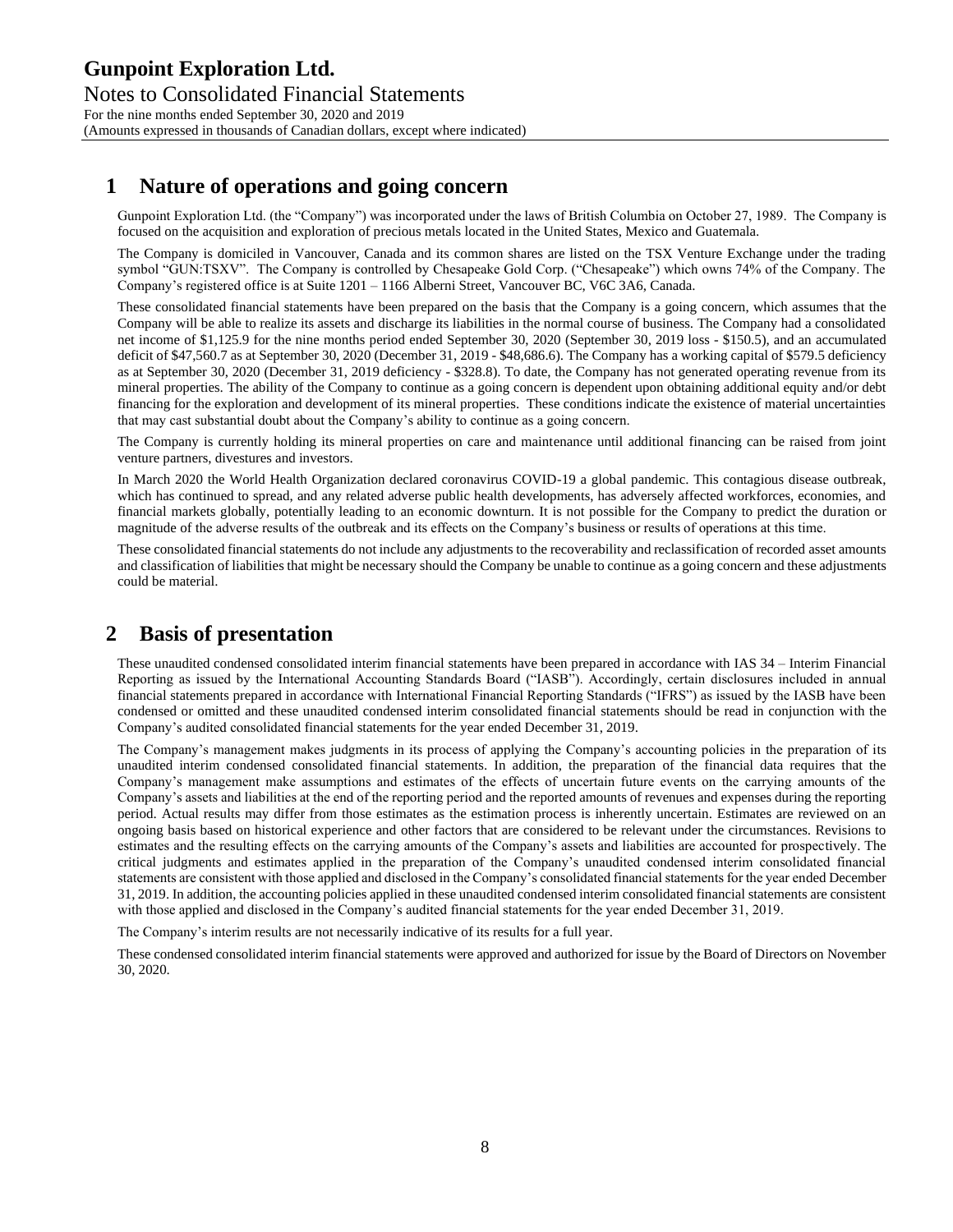# **3 Management of capital**

The Company's objectives when managing capital are to safeguard its ability to continue as a going concern in order to pursue the development of its resource properties and to maintain a flexible capital structure which optimizes the costs of capital at an acceptable risk.

In the management of capital, the Company includes the components of shareholders' equity as well as cash and investments. In order to maximize ongoing development efforts, the Company does not pay out dividends.

The Company's investment policy is to invest its cash in highly liquid short-term interest-bearing investments, such as Canadian Government treasury bills, banker's acceptances or Guaranteed Investments Certificates, with initial maturity terms less than one year from the original date of acquisition, selected with regards to the expected timing of expenditures from continuing operations.

The Company manages the capital structure and makes adjustments to it in light of changes in economic conditions and the risk characteristics of the underlying assets. To maintain or adjust its capital structure, the Company may attempt to issue new shares, issue new debts, acquire or dispose of assets or adjust the amount of cash and investments. There were no changes in the Company's approach to capital management during the nine months ended September 30, 2020. The Company is not subject to externally imposed capital requirements.

# **4 Financial instruments**

#### **Fair values of financial instruments**

The fair values of financial instruments are summarized as follows:

|                                        | <b>September 30, 2020</b> |                        | <b>December 31, 2019</b> |                   |  |
|----------------------------------------|---------------------------|------------------------|--------------------------|-------------------|--|
|                                        | <b>Carrying value</b>     | <b>Fair value</b><br>S | <b>Carrying value</b>    | <b>Fair value</b> |  |
| <b>Financial assets</b>                |                           |                        |                          |                   |  |
| Cash                                   | 431.5                     | 431.5                  | 653.5                    | 653.5             |  |
| Long-term investment                   | 1,588.4                   | 1,588.4                | 442.2                    | 442.2             |  |
| <b>Financial liabilities</b>           |                           |                        |                          |                   |  |
| Accounts payable & accrued liabilities | 317.3                     | 317.3                  | 288.8                    | 288.8             |  |
| Due to related party                   | 1,038.1                   | 1,038.1                | 1,035.1                  | 1,035.1           |  |

#### **Fair value measurements**

The following table sets forth the Company's assets and liabilities measured at fair value on a recurring basis by level within the fair value hierarchy. Assets and liabilities are classified in their entirety based on the lowest level of input that is significant to the fair value measurement.

|                      | <b>Level 1</b> | Level 2                  | Level 3                  | Total September 30, 2020 |
|----------------------|----------------|--------------------------|--------------------------|--------------------------|
| Long-term investment | 1,588.4        | $\overline{\phantom{0}}$ | $\overline{\phantom{0}}$ | 1,588.4                  |
|                      | 1,588.4        | $\overline{\phantom{0}}$ | $\overline{\phantom{0}}$ | 1,588.4                  |

The fair value of other financial instruments, including cash and cash equivalents, amounts receivable, accounts payable and accrued liabilities, promissory note payable, and amounts due to a related party, approximate their carrying values due to the relatively short-term maturity of these instruments. The Company's policy for determining when a transfer occurs between levels in the fair value hierarchy is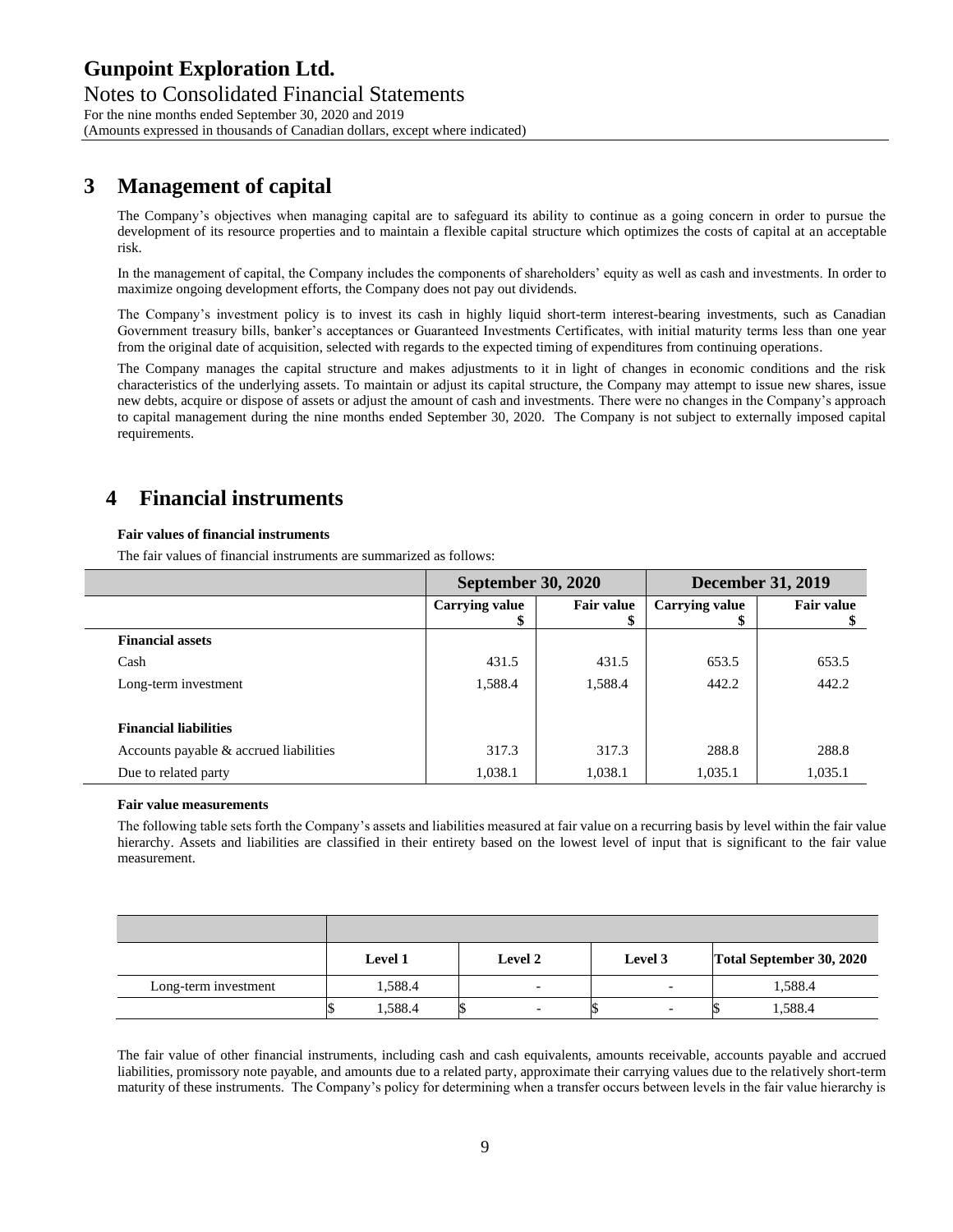to assess the impact at the date of the event or the change in circumstances that could result in a transfer. There were no transfers between the levels during the nine months ended September 30, 2020.

#### **Credit Risk**

Credit risk is the risk of an unexpected loss if a customer or third party to a financial instrument fails to meet its contractual obligations. Financial instruments that potentially subject the Company to significant concentrations of credit risk consist primarily of cash. The Company's cash is held through large Canadian financial institutions.

#### **Liquidity Risk**

Liquidity risk is the risk that the Company will not be able to meet its financial obligations as they fall due. The Company manages liquidity risk through the management of its capital structure as described in Note 4. The accounts payable are due within the current operating period.

#### **Market Risk**

The Company's financial instruments include investments which are publicly traded and therefore subject to the risks related to the fluctuation in the equity markets. The Company closely monitors market values to determine the most appropriate course of action.

#### **Interest Rate Risk**

Interest rate risk is the risk that the fair value of future cash flows from a financial instrument will fluctuate because of changes to market interest rates. The Company is exposed from time to time to interest rate risk as a result of holding fixed income cash equivalents and investments, of varying maturities. A 1% change in market interest rates would result in no significant change in value of cash and cash equivalents or fixed income securities. The risk that the Company will realize a loss as a result of a decline in the fair value of these assets is limited as they are generally held to maturity.

#### **Foreign Exchange Rate Risk**

Currency risk is the risk of a loss due to the fluctuation of foreign exchange rates and the effects of those fluctuations on the Company's foreign currency denominated monetary assets and liabilities. The Company currently operates in the United States, Mexico and Guatemala. Certain costs and expenses are incurred in US dollars, Mexican pesos and Guatemala quetzal. The Company attempts to mitigate currency risk through the preparation of short and long term expenditure budgets in the foreign currencies and planning for the conversion of Canadian dollars into foreign currencies whenever exchange rates are favourable.

#### **Price Risk**

The Company is exposed to price risk with respect to its investments, which consists of common shares of publicly-traded companies and is dependent upon the market price or the fair value of the common shares of these companies. The market price or the fair value of the common shares of publicly-traded companies can fluctuate significantly, and there is no assurance that the future market price or the fair value of those companies will not decrease significantly.

### **5 Investments**

|                                                | December 31,<br>2019<br><b>Fair value</b> | <b>Acquired</b> | Reclassification<br>to long term<br>investment | <b>Unrealized</b><br>gain/(loss) | Foreign<br>exchange<br>and other | September 30,<br>2020<br><b>Fair value</b> |
|------------------------------------------------|-------------------------------------------|-----------------|------------------------------------------------|----------------------------------|----------------------------------|--------------------------------------------|
| Long-term investment $\beta$                   |                                           | 56.0 \$         |                                                | 1,090.2 \$<br>- S                |                                  | 1,588.4                                    |
|                                                | December 31,<br>2018<br><b>Fair value</b> | <b>Acquired</b> | Reclassification<br>to long term<br>investment | <b>Unrealized</b><br>gain/(loss) | Foreign<br>exchange<br>and other | December 31,<br>2018<br><b>Fair value</b>  |
| Long-term investment $\vert \mathcal{S} \vert$ | 480.3 \$                                  | 57.0 \$         |                                                | $(95.1)$ \$<br>-1\$              |                                  | 442.2                                      |

Long-term investments are designated as fair value through profit and loss and carried at fair value. Unrealized gains and losses are classified as part of the calculation of net income or loss. During the nine months ended September 30, 2020, the unrealized gain recorded in investments is \$1,090.2 (December 31, 2019 loss – \$95.1)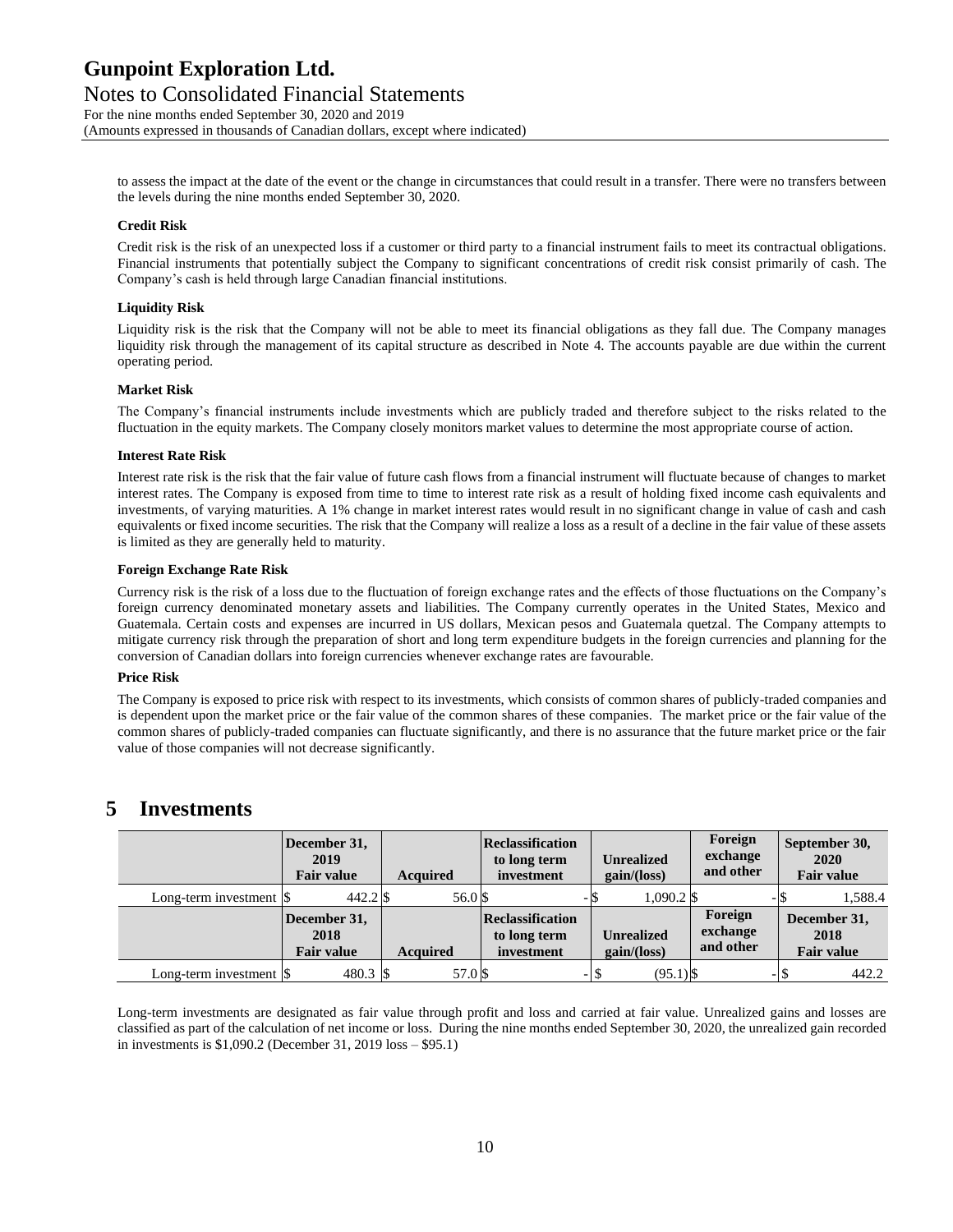### **6 Mineral properties**

|                          | <b>Talapoosa</b> |     | <b>Total</b> |
|--------------------------|------------------|-----|--------------|
| December 31, 2018        | \$<br>4,929.9    | 1\$ | 4,929.9      |
| Licence, dues and fees   | 232.9            |     | 232.9        |
| Geological & engineering | 5.5              |     | 5.5          |
| Other                    | 8.5              |     | 8.5          |
| December 31, 2019        | \$<br>5,176.8    |     | 5,176.8      |
| Geological & engineering | 11.5             |     | 3.9          |
| Licence, dues and fees   | 246.4            |     | 51.5         |
| Other                    | 6.7              |     | 4.5          |
| September 30, 2020       | 5,441.4          |     | 5,236.7      |

#### **a) Talapoosa, (Nevada)**

In Nevada, the Company owns a 100% interest in the Talapoosa gold property ("Talapoosa') which consists of 535 unpatented lode mining claims, including 509 claims owned by the Company and 26 claims subject to a lease agreement with a third party (the "Unpatented Leased Land"). These claims are administered by the Bureau of Land Management ("BLM") and the annual maintenance fees for these claims payable to the BLM are approximately US\$88.2 In addition, there are certain payments required for the land owned subject to leases with private land owners (the "Fee Leased Land"). The current annual payments for Fee Leased Land are approximately US\$89.6.

On March 31, 2015, the Company entered into an agreement with Timberline Resources Corporation ("Timberline"), granting Timberline an option (the "Option") to acquire from Gunpoint's subsidiary, American Gold Capital US Inc. ("American Gold"), a 100% interest in Talapoosa. In consideration for the Option, Timberline paid US\$300.0 and issued 2.0 million common shares of Timberline to American Gold.

Timberline could exercise the Option by making a US\$10.0 million cash payment to American Gold by September 12, 2017. In addition, for a period of five years after Timberline exercised the Option, Timberline was required to pay American Gold an additional US\$10.0 million (payable in cash and Timberline common shares) if the daily price of gold averaged US\$1,600 per ounce or greater for a period of ninety consecutive trading days. American Gold retains a 1% net smelter royalty ("NSR") on Talapoosa which Timberline can purchase for US\$3.0 million.

On October 20, 2016, the Option Agreement was amended to extend the Option ("Extended Option") for 18 months to March 31, 2019. In consideration for the Extended Option, Timberline paid an additional US\$1.0 million and issued one million common shares to the Company and Timberline's repurchase option for the Company's 1% NSR on Talapoosa was terminated.

Timberline did not make the US\$2.0 million option payment due March 31, 2018 to Gunpoint. Timberline's option to acquire Talapoosa terminated and 100% ownership reverted back to the Company. During the option term, Gunpoint received US\$1.3 million and 3.0 million common shares of Timberline. The market value of Gunpoint's 3.0 million common shares of Timberline as at September 30, 2020 was \$960.0 (December 31, 2019 - \$285.0).

#### **b) La Cecilia (Sonora State, Mexico)**

In 2010, the Company acquired the La Cecilia Property ("La Cecilia") from Chesapeake. La Cecilia is located in Sonora State, Mexico and comprises three mineral concessions totalling 794 hectares. On January 31, 2017, the Company entered into an agreement ("Option Agreement") with Riverside Resources Inc. ("Riverside") whereby Riverside has an option to acquire a 100% interest in La Cecilia.

Pursuant to the Option Agreement, Riverside can acquire a 100% interest in La Cecilia by making \$250.0 in cash payments and issuing one million Riverside common shares to the Company per the following schedule: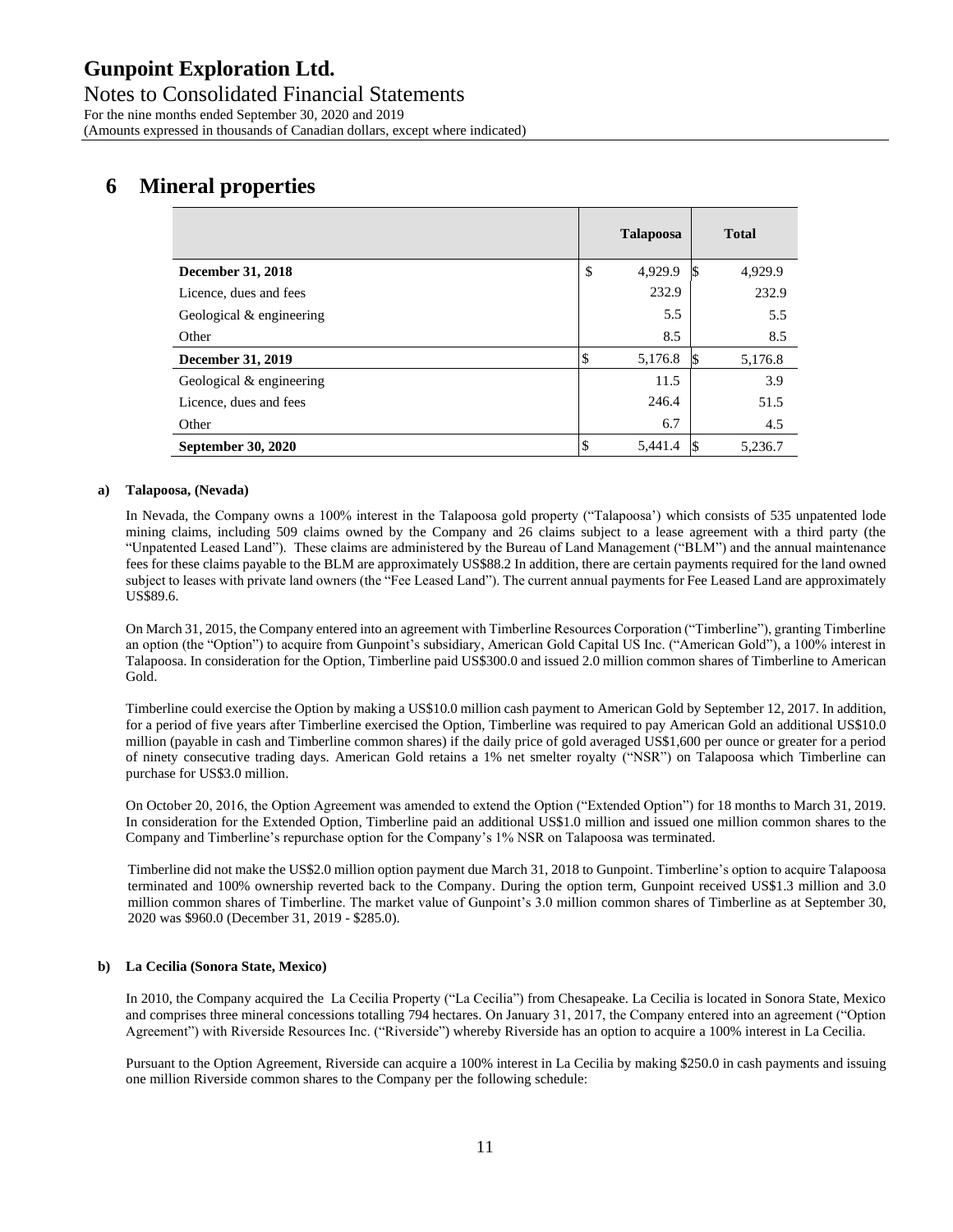Notes to Consolidated Financial Statements For the nine months ended September 30, 2020 and 2019 (Amounts expressed in thousands of Canadian dollars, except where indicated)

- A payment of \$10.0 upon execution of the Option Agreement; (Received)
- A \$15.0 cash payment and issuance of 100,000 common shares of Riverside concurrent with the execution of registerable agreement in Mexico ("the Effective Date"); (Received)
- A \$25.0 cash payment and issuance of 200,000 common shares of Riverside on or before the first anniversary of the Effective Date; (Received)
- A \$75.0 cash payment and issuance of 300,000 common shares of Riverside on or before the second anniversary of the Effective Date; (Received) and
- A \$125.0 cash payment and issuance of 400,000 common shares of Riverside on or before the third anniversary of the Effective Date. (Received)

During the first quarter Riverside completed its acquisition of La Cecilia from Gunpoint with the final \$125,000 cash payment and issuing 400,000 common shares. The final cash payment of \$125.0 and share consideration with a market value of \$56,000 (at issuance) received from Riverside are recognised as income.

Riverside spun out their Penoles project in Mexico by way of a plan of arrangement by issuing to existing Riverside shareholders common shares of Capitan Mining Inc ("Capitan Shares"), a new public company on the TSX Venture Exchange. Gunpoint received 259,399 Capitan Shares with a fair market value of \$49,286 as at September 30, 2020.

#### **c) La Gitana (Oaxaca State, Mexico)**

The La Gitana Property ("La Gitana") was acquired by Gunpoint from Chesapeake in November 2010, together with Talapoosa, La Cecilia and Cerro Minas. La Gitana is located in Oaxaca State and encompasses 494 hectares.

On June 4, 2019, the Company signed a non-binding letter of intent (the "LOI") with Inomin Mines Inc to sell its 100% interest in La Gitana. The LOI provides for an exclusivity period to conduct due diligence and conclude a definitive agreement to finalize the purchase terms of the Transaction.

Pursuant to the LOI, Inomin has an option to acquire La Gitana by making \$300.0 in cash payments and issuing 2,000,000 common shares as follows:

- A payment of \$10.0 on signing LOI; (Received)
- A payment of \$25.0 and 150,000 shares following execution of definitive agreement;
- A payment of \$50.0 and 250,000 shares on first anniversary;
- A payment of \$65.0 and 450,000 shares on second anniversary;
- A payment of \$75.0 and 500,000 shares on third anniversary; and
- A payment of \$75.0 and 650,000 shares on fourth anniversary.

The definitive agreement was subject to negotiating a surface rights agreement with the Santa Maria Lachixonace community ("Ejido"). The Company was unable to reach an agreement with the Ejido. On August 4, 2020, Gunpoint agreed to sell La Gitana and another exploration property in Oaxaca state ("Pena Blanca") to Inomin for \$25,000 and 1.0 million common shares of Inomin ("Agreement"). The Company retains a 1.5% NSR on Pena Blanca. Inomin has the option to purchase 0.5% of the 1.5% NSR from Gunpoint for \$1.0 million dollars. The Company is awaiting approval of the Agreement from the TSX Venture Exchange.

#### **d) Cerro Minas Project ("Cerro Minas")**

On October 16, 2019, the Company entered into an agreement ("Option Agreement") with Megastar Development Corp. whereby Megastar has been granted an option to acquire a 100% interest in the Company's Cerro Minas Project ("Cerro Minas") located in Oaxaca State, Mexico.

Pursuant to the Option Agreement and subject to TSX Venture Exchange approval ("Effective Date"), Megastar has the right to acquire a 100% interest in Cerro Minas by making US\$100.0 in cash payments and issuing 800,000 Megastar common shares to Gunpoint per the following schedule: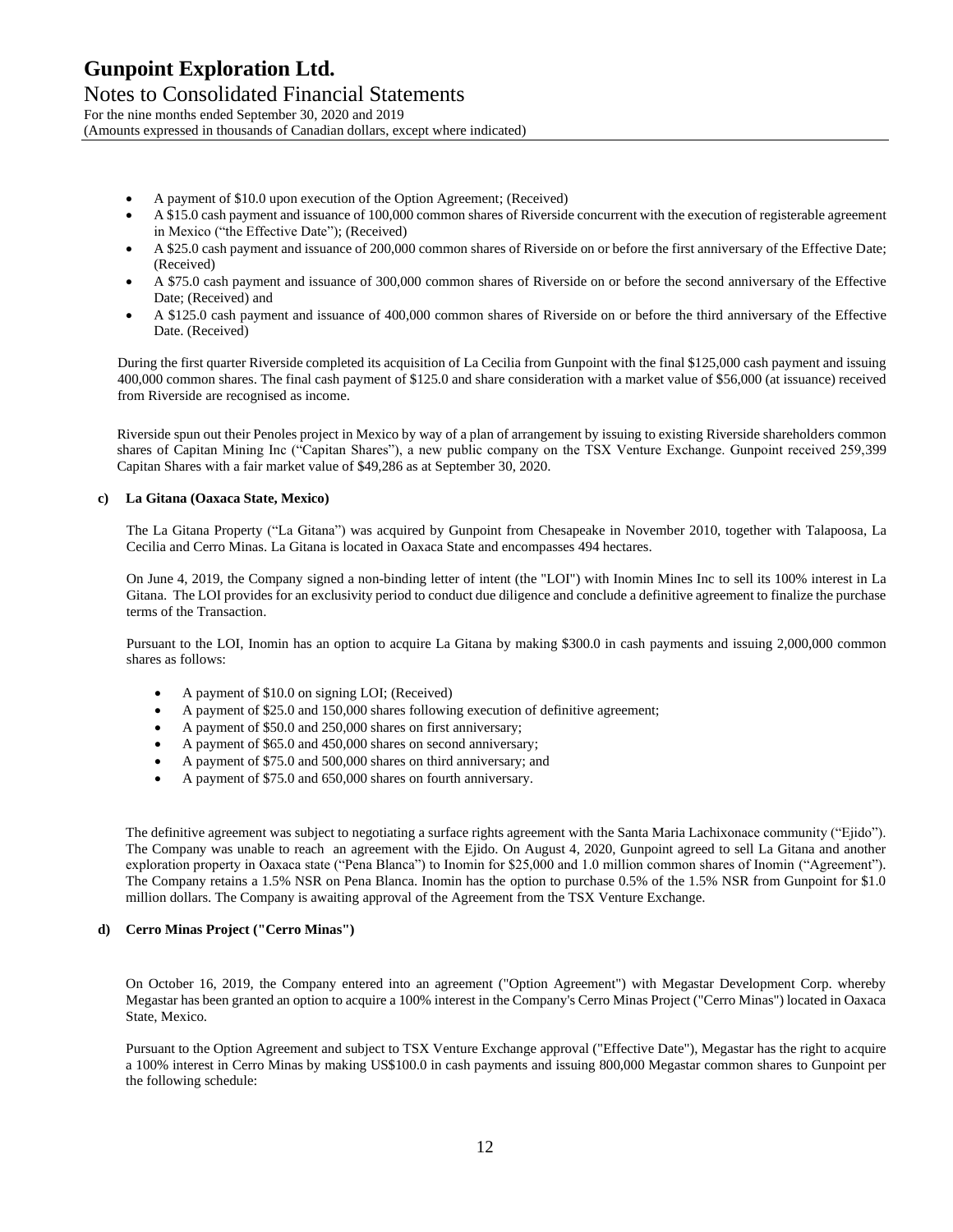Notes to Consolidated Financial Statements For the nine months ended September 30, 2020 and 2019 (Amounts expressed in thousands of Canadian dollars, except where indicated)

- A payment of US\$10.0 and 100,000 common shares of Megastar on the Effective Date (Received);
- A US\$20.0 cash payment and the issuance of 150,000 common shares of Megastar on or before the first anniversary of the Effective Date (Received subsequently on October 19, 2020);
- A US\$30.0 cash payment and the issuance of 250,000 common shares of Megastar on or before the second anniversary of the Effective Date; and
- A US\$40.0 cash payment and the issuance of 300,000 common shares of Megastar on or before the third anniversary of the Effective Date.

The Company retains a 1.5% net smelter return royalty on Cerro Minas of which Megastar has the option to purchase 0.5% net smelter royalty for US\$1.0 million dollars. Megastar is responsible for the property taxes and holding costs (including surface right agreement) to maintain Cerro Minas in good standing during the term of the Option Agreement. The cash payments and share consideration received from Megastar are recognized as income.

### **7 Promissory note**

As at September 30, 2020, the Company has an unsecured promissory note of \$700.0 (December 31, 2019 - \$700.0) due to a company controlled by President of the Company, which is unsecured, and bears an interest rate of 5% per annum. The promissory note is due on demand. Interest accrued for the period ended September 30, 2020 was \$26.3 (2019 - \$26.3). As at September 30, 2020, the total accrued interest payable was \$299.0 (December 31, 2019 - \$272.7) and included in the account payables and accrued liabilities.

# **8 Share Capital**

The Company's authorized share capital consists of an unlimited number of common shares without par value and 50,000,000 preferred shares without par value.

### **9 Share based compensation**

The Company has a share purchase option plan which provides for equity participation in the Company by its directors, officers, employees, consultants and consultant companies through the acquisition of common shares pursuant to the grant of options to purchase shares. The option plan is administered by the Board of Directors. Options may be granted on such terms as the Board may determine within the limitations of the option plan and subject to the rules and policies of applicable regulatory authorities. The maximum aggregate number of shares reserved for issuance for options granted under the option plan is 10% of the issued and outstanding common shares as at the date of grant. The options will be exercisable for 5 years from the grant date with vesting terms to be determined at the time by the Board of Directors.

Share-based compensation expense is determined using the Black-Scholes option pricing model. During the period ended September 30, 2020, the Company recognized share-based compensation expense of \$31.3 (2019 - \$59.1) for stock options issued to officers and directors of the Company. As at September 30, 2020, the weighted average remaining contractual life of outstanding stock options is 2.6 years (December 31, 2019 – 3.3 years).

|                                 | <b>September 30, 2020</b> |                  | <b>December 31, 2019</b> |                         |  |                  |
|---------------------------------|---------------------------|------------------|--------------------------|-------------------------|--|------------------|
|                                 |                           | Weighted average |                          |                         |  | Weighted average |
|                                 | <b>Number of shares</b>   |                  | exercise price           | <b>Number of shares</b> |  | exercise price   |
| Outstanding – beginning of year | 1,500,000                 |                  | 0.25                     | 2,405,000               |  | 0.25             |
| Expired/cancelled               | $\overline{\phantom{0}}$  |                  | 0.25                     | (905,000)               |  | 0.25             |
| Outstanding – end of period     | 1,500,000                 |                  | 0.25                     | 1,500,000               |  | 0.25             |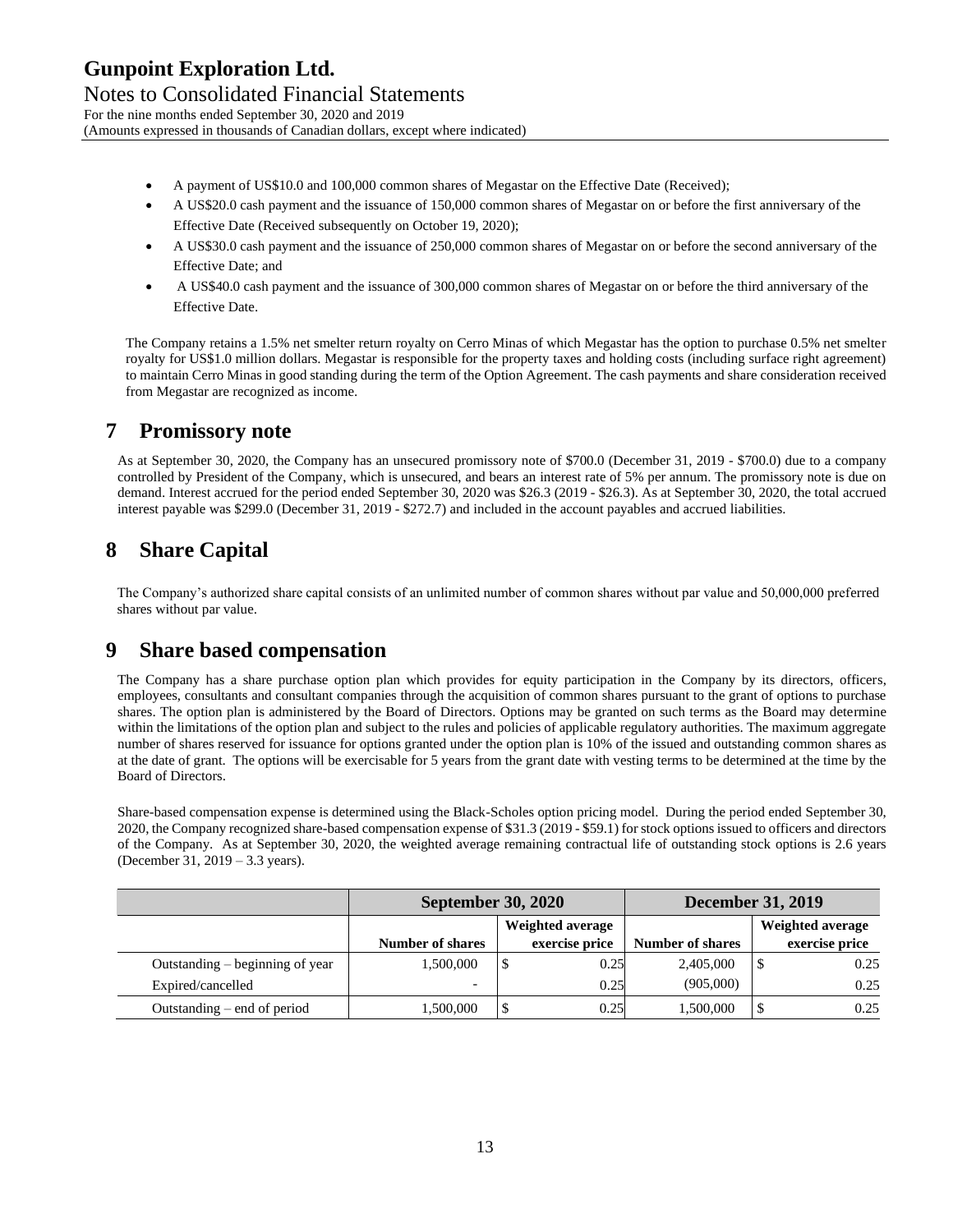Notes to Consolidated Financial Statements For the nine months ended September 30, 2020 and 2019 (Amounts expressed in thousands of Canadian dollars, except where indicated)

The following table provides the number of options and vested options outstanding as at September 30, 2020:

| Number of options | Number of options vested | <b>Price per share</b> | <b>Expiry Date</b> |
|-------------------|--------------------------|------------------------|--------------------|
| .500,000          | 750,000                  | 0.25                   | May 2, 2023        |

The following table provides the number of options and vested options outstanding as at December 31, 2019:

| Number of options | Number of options vested | <b>Price per share</b> | <b>Expiry Date</b> |
|-------------------|--------------------------|------------------------|--------------------|
| .500.000          | 375,000                  | 0.25                   | May 2, 2023        |

### **10 Related party transactions**

For the nine months ended September 30, 2020, an amount of \$12.7 (2019 - \$12.7) was paid to the Chief Financial Officer of the Company.

As at September 30, 2020, the Company has a promissory note (note 7) in the principal amount of \$700.0, (plus related accrued interest) outstanding indebted to the President of the Company.

As of September 30, 2020, an amount of \$1,038.1 (December 31, 2019 - \$1,035.1) was due to Chesapeake, the parent of the Company. The amounts due to Chesapeake are unsecured, non-interest bearing, and due on demand.

### **11 Segment disclosures**

The Company operates in one operating segment in three countries. Details of the investments in mineral properties are disclosed in Note 6. The Company's assets by country are:

| <b>September 30, 2020</b>                                              | Canada  |                          | <b>Mexico</b>            | <b>USA</b>               | <b>Other</b>             | <b>Total</b> |
|------------------------------------------------------------------------|---------|--------------------------|--------------------------|--------------------------|--------------------------|--------------|
| Cash                                                                   | 394.1   |                          | 3.4                      | 34.0                     | -                        | 431.5        |
| Accounts receivable and prepaid expense                                |         | 6.3                      | $\overline{\phantom{a}}$ | $\overline{\phantom{0}}$ | $\overline{\phantom{0}}$ | 6.3          |
|                                                                        | 400.4   |                          | 3.4                      | 34.0                     |                          | 437.8        |
| Long term investment                                                   | 628.4   |                          | ۰                        | 960.0                    |                          | 1,588.4      |
| Investment in mineral properties                                       |         | $\overline{\phantom{0}}$ | ۰                        | 5,441.4                  |                          | 5,441.4      |
| Reclamation deposits                                                   |         | $\overline{\phantom{0}}$ | $\overline{\phantom{a}}$ | 233.7                    | $\overline{\phantom{0}}$ | 233.7        |
| Total assets                                                           | 1,028.8 |                          | 3.4                      | 6,669.1                  |                          | 7,701.3      |
| Segment (loss) income for the three months<br>ended September 30, 2020 | 66.7    |                          | 2.2                      | 728.1                    | 8.4                      | 805.4        |
| Segment (loss) income for the nine months<br>ended September 30, 2020  | 610.3   |                          | ß.<br>$(42.9)$ $\vert \$ | 571.7                    | $(13.2)$ \$<br>- 18      | 1,125.9      |